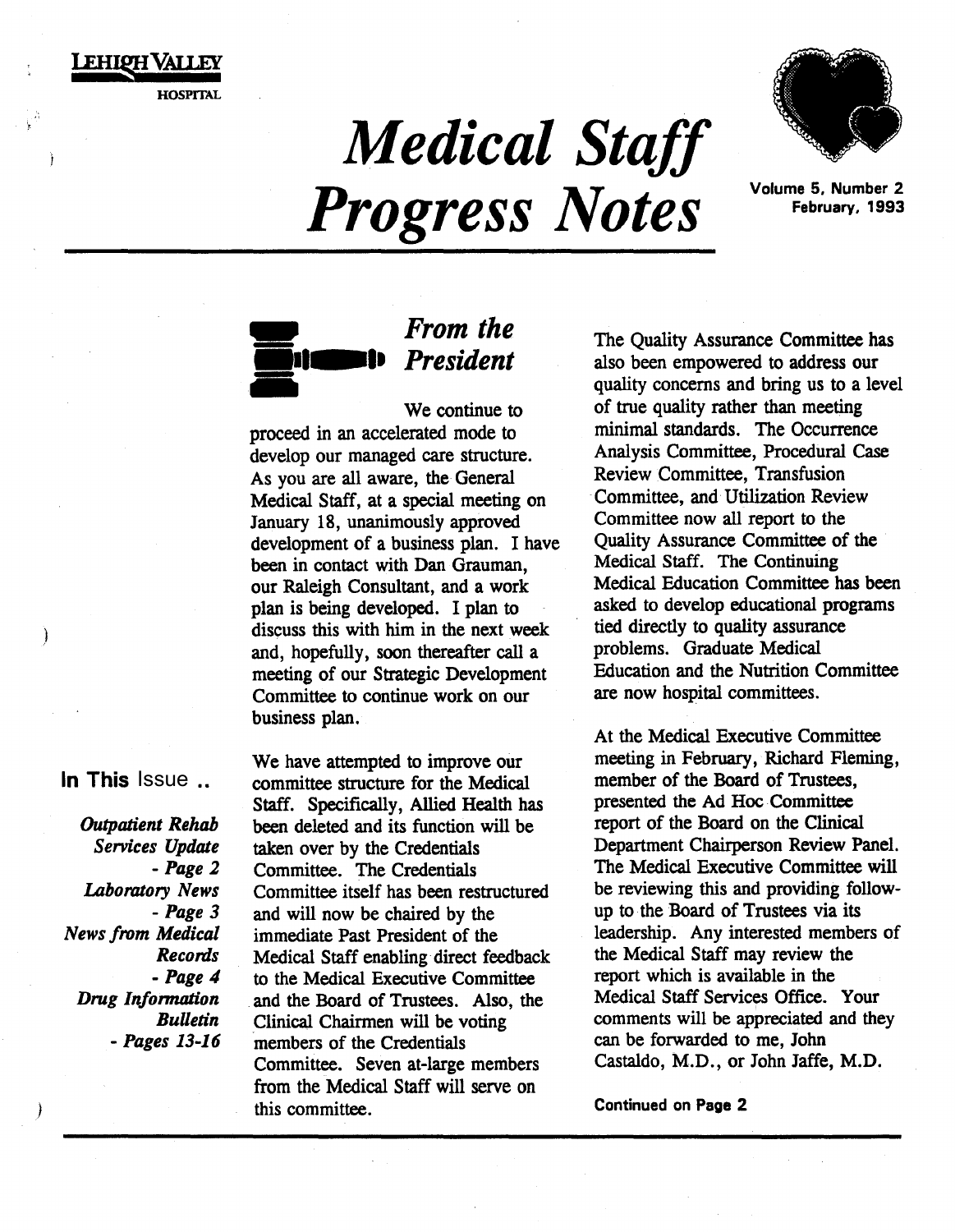Next month, Rev. Dr. Grant Harrity, member of the Board of Trustees, will attend the Medical Executive Committee to discuss the Ad Hoc Board report on Education.

A Search Committee for the Chief of Clinical. Services has met, and a consultant, Dr. Joseph Lindner (former Chief of Medicine at St. Barnabus), has been hired to facilitate the search process. Applications will be accepted from outside the organization as well as internally. Applications, along with current resumes, should be forwarded to the Office of the President, Attention: Gina Jones.

With Mr. Huston's resignation as President and CEO, we, the member: of the Medical Staff, must accept an even greater responsibility to provide clinical leadership to insure uninterrupted high quality medical care for our patients. I look forward to your suggestions and assistance as we continue to move forward.

Joseph A. Candio, M.D. President, Medical Staff

## *Outpatient Rehabilitation Services Update*

Outpatient Rehabilitation Services, located in Suite 307 of 1251 S. Cedar Crest Boulevard, has added a new modality in their clinic. The modality, called Iontophoresis, is a non-invasive treatment alternative to molecular Cortisone injections for the reduction of soft tissue inflammation. The modality is indicated in the treatment of acute tissue inflammation :ncluding rotator cuff tendinitis, subacromial bursitis, biceps tendinitis, medial and lateral epicondylitis, pes anserinus bursitis, plantar fascitis, etc.

The modality utilizes the characteristics of direct electrical current (DC) to ionically drive negatively or positively charged medications into the area of inflammation. The new Iontophoresis system offers specialized one time use buffered electrodes to reduce the incidence of bums and increase patient comfort.

Treatments are 'typically performed every other day to minimize skin irritation from the direct current and to take advantage of the carry-over effect of the medication from the previous treatment. For acute inflammation, a typical protocol would consist of four to six treatment sessions.

The outpatient clinic currently stocks .4% Dexamethasone sodium phosphate. When ordering this modality, the referring physician should indicate on the prescription "Iontophoresis .4% Dexamethasone."

Please refer any questions regarding this modality to Sharon Hix Duvall, P.T., M.S., Director, Outpatient Rehabilitation Services, at 402-1080.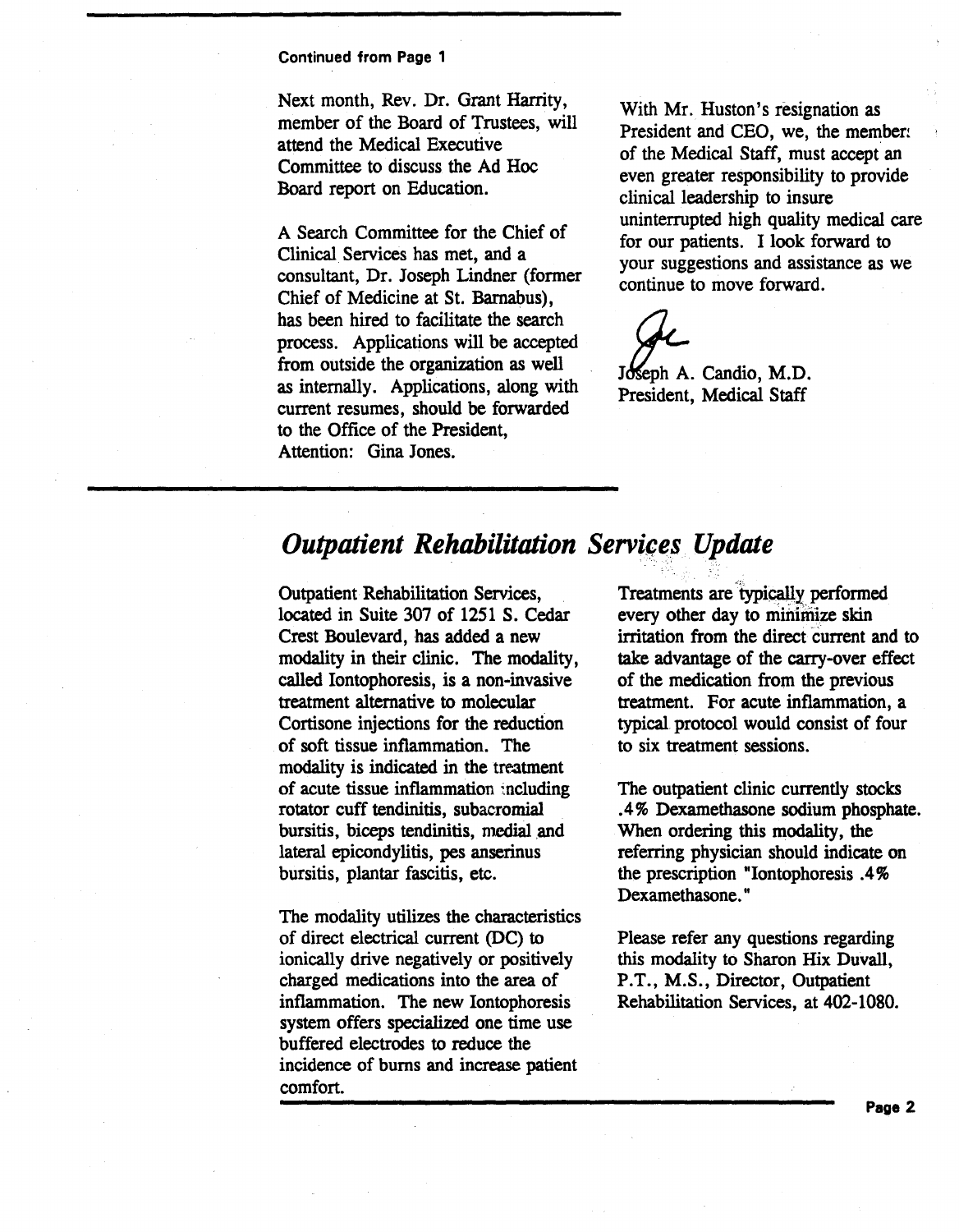# *Laboratory Update*



Effective immediately, please do not use the abbreviation T3RU for the test Thyroid Binding Resin Uptake. If you must use an ordering abbreviation, please use TBI for Thyroid Binding Index. Better yet, just order a 17, or Thyroid Profile, and a T4 and TBI will be done.

The problem with T3RU is that the order is misread as T3RIA (Triiodothyronine) which is expensive

and does not provide the expected clinical information. To further address this problem, T3RIA is also being redefined as Total-T3. If a Triiodothyrine is referenced, please use the abbreviation Total-T3 on your request.

These changes will be reflected in both the new Laboratory Handbook and the revised Laboratory request forms.

*Library News* 

)

)

New book acquisitions in the Library at 17th & Chew include:

Braunwald. Heart Disease. 4th ed. J.B. Lippincott, 1992.

Thompson. Telinde's Operative Gynecologic Surgery. 7th ed. J.B. Lippincott, 1992.

Wallach. Interpretation of Diagnostic Tests. 5th ed. Little, Brown, 1992.

In addition, the Library at 17th & Chew subscribes to the AHA Hospital Technology Series.

New book acquisitions at Cedar Crest & 1-78 include:

Raz. Atlas of Transvaginal Surgery. W.B. Saunders. 1992.

Dolecek. Endocrinology of Thermal Trauma. Lea & Febiger. 1990.

Thoene. Physicians' Guide to Rare Diseases. Dowden Publishing. 1992.

The Library at Cedar Crest & 1-78 also subscribes to the AMA Diagnostic and Therapeutic Technology Assessment reports.

A General Medical Staff meeting will be held on Monday, METOR 8: 洲 beginning at 6 p.m., in the Authorium 878 Leanga Valley Hospital, Cedar Qastra B/S.

ZШ menners กลา ការ Metheal 8331 20 R C encouraged to attend.

Page 3

"·.... '1-.•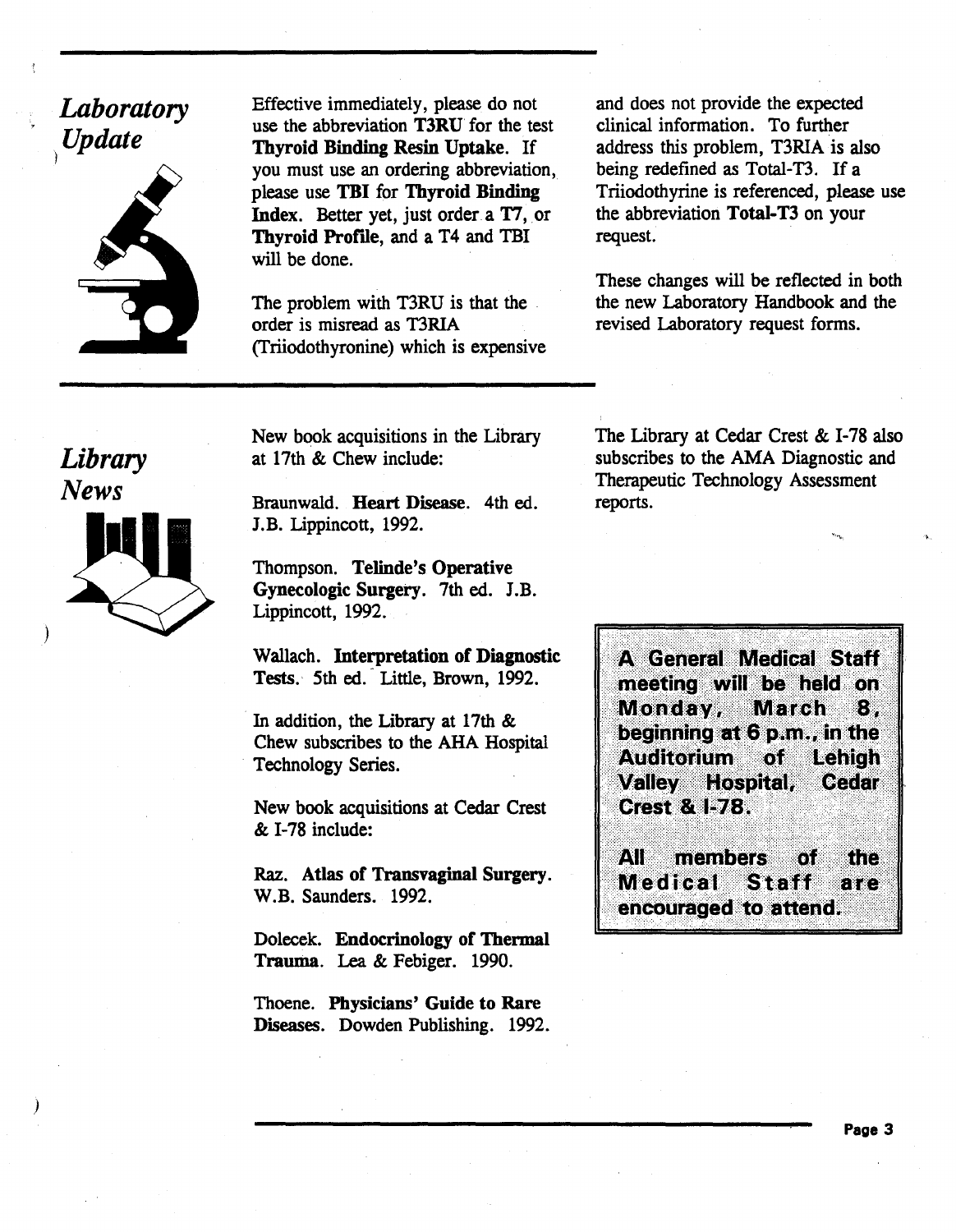## Chart Order Update



In order to provide optimum quality care to the patient and to benefit all parties handling the medical. record (physicians, nursing, unit clerks, ancillary departments, Medical Record department), the following changes have been made in the chart order:

o During the period of time that the chart is on the nursing unit and active, the Do Not Resuscitate and Advanced Directives forms will be placed on the front of the Admission Section. After discharge, these forms will be incorporated into proper chart order.

o All consents will be placed in the admission section of the chart after An Important Message from Medicare.

o The Operative Report section will be placed in front of the Progress Note section, with all typed reports first.

o The Initial and Signature Record will become the first sheet in the Flow section.

If you wish a copy of the new chart order, please contact Shirley Wentzel, Coordinator, Medical Records, at 402-8330.

The Medical Record Committee also requests your attention to the following issues:

o The Emergency Department Continuity of Care Record and Trauma Resuscitation Sheet must be signed by a physician. This is a JCAHO and Pennsylvania Department of Health requirement. In addition, third party insurance companies could deny payment to the hospital if these forms are not signed. The Medical Record Department will flag these forms if not signed by the physician.

o It is the ultimate responsibility of the physician to complete and sign the Physician's section of the Patient Transfer Form. Nursing homes will return patients to the hospital if this form is incomplete.

o When handwriting a consultation, please remember to remove the physician copy and take it back to you. office. This will expedite your office's billing procedure.

## *News from the Vascular Laboratory*

Effective February 8, dictated results may be retrieved for Transcranial Dopplers through the present dictation system available through Medical Records Transcription by using two digit work type 10.

If you have any questions, please contact Alice Madden, R.N., Manager, Vascular Laboratory, at 402-8821.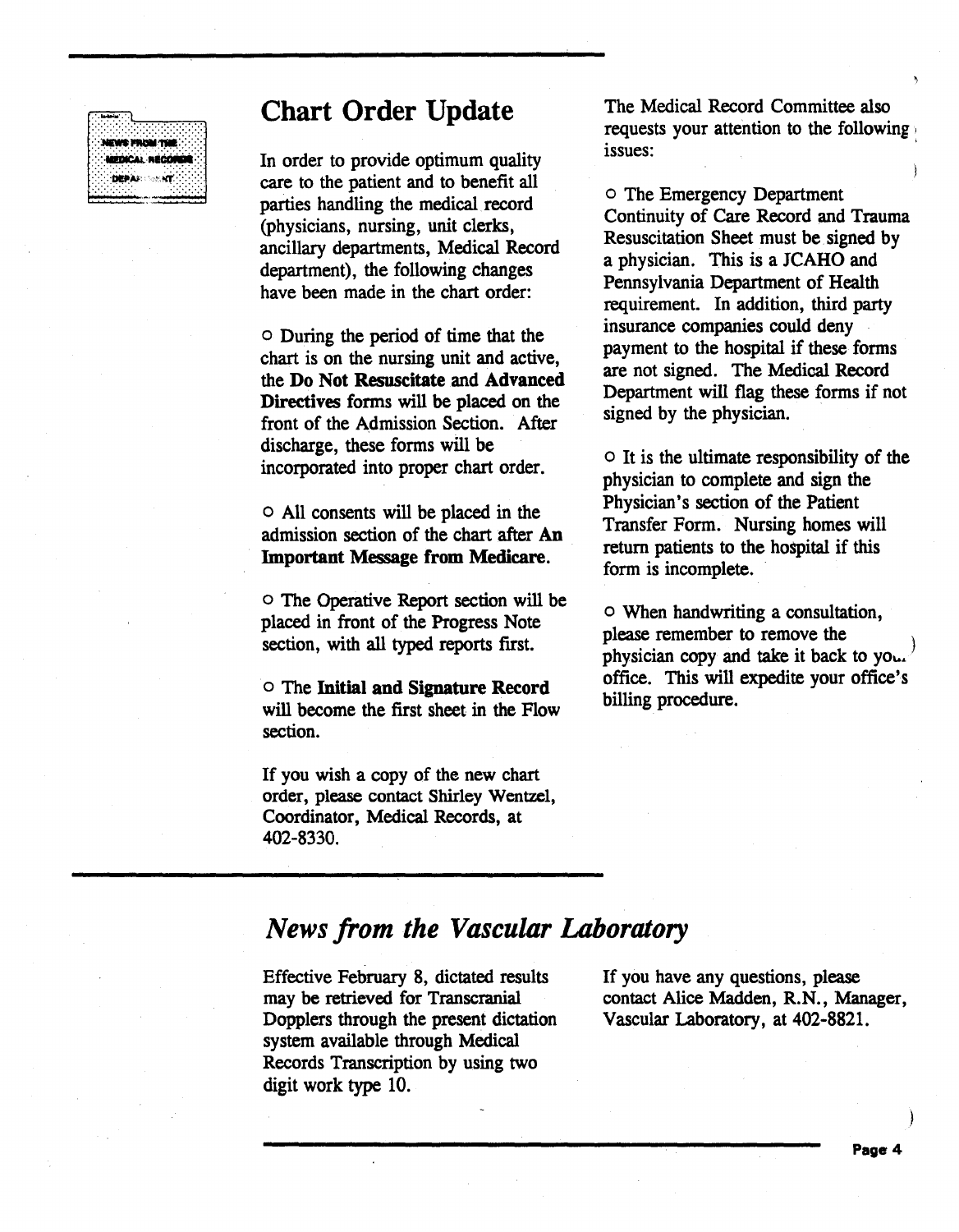## *New Administrative Directive Approved for Pre-Printed Doctors Orders*

In December, 1992, Administrative Directive 4500.15 regarding Pre-Printed Doctors Orders became effective.

The policy, as written, states:

Pre-printed doctors orders and therapies may be developed for procedures by specific departments or sections.

Requests for pre-printed doctors orders shall be submitted for review and acceptance by the Chairman of the Department and Chief of the Division/Section. Pre-printed doctors order requests will be reviewed by the Forms Committee only after endorsement has been obtained.

)

Pre-printed doctors orders shall meet the requirements established by Clinical Nutrition Services, Laboratory Services, Medical Records, Nursing Services, Pharmacy, Radiology Services, and Respiratory Services/ Pulmonary Laboratory. The requirements have been accepted by the Medical Records and Medical Executive Committees.

A revised pre-printed doctors order must also be approved, and meet the established requirements.

This policy is available in its entirety in the Administrative Policy Manual which you may review in Medical Staff Services.

## *Physician Volunteer Effort*

A special Thank You to the physicians who volunteered to serve on the phone banks at public television stations across the state during the January broadcasts of *Breaking the Cycle of Domestic Violence.* 

The one-hour special was supported by the Pennsylvania Medical Society, its Auxiliary, and the Educational and Scientific Trust, as well as the Pennsylvania Bar Association and related organizations.

Physician volunteers from Lehigh Valley Hospital included Ronald A. Lutz, M.D., Chairman, Department of

Emergency Medicine; Oscar A. Morffi, M.D., pediatrician; and Raymond P. Seckinger, M.D., psychiatrist.

MARK YOUR CALENDARI ............... ···,·.·,·:-· **This Ventis** E AMERICA I Appreciation Dinner will be<br>held on Friday, June 18, at the<br>Hollday Inn, Fogelsville.<br>Please mark your calendar.<br>More details to followl

'.,::

. ·.· .... ·.····,•·,·,·.·.·.·.·.·.· ·····:;.·-·.·.· :·:::::::::~;:::-:·.·.-:-;.· ...... ·. ·:; :;.::;:;:::··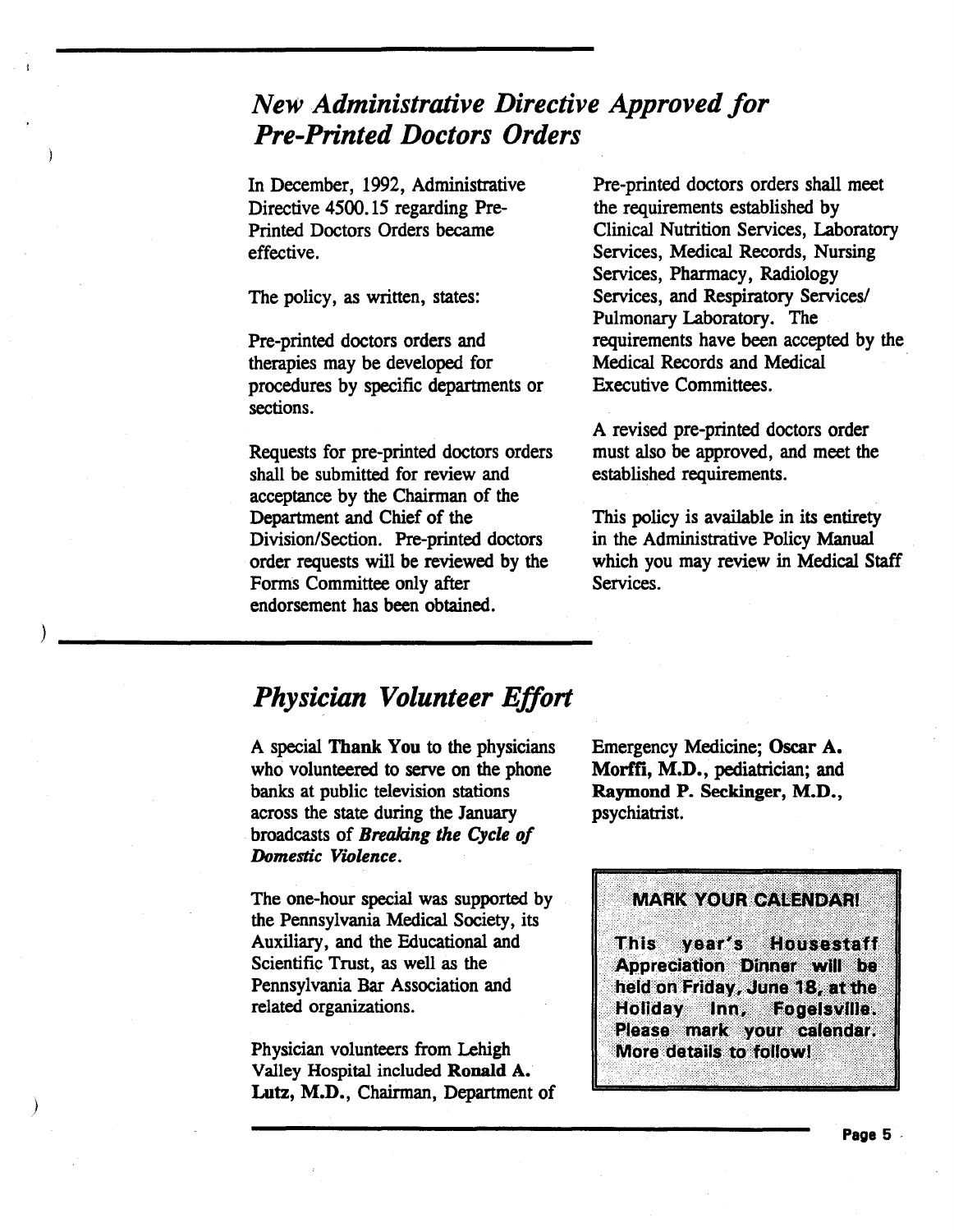## *Congratulations!*

#### Sheldon H. Linn, M.D.,

obstetrician/gynecologist, was recently named a Fellow of the American College of Obstetricians and Gynecologists.

Michael Rhodes, M.D., chief of the Division of Trauma, was recently elected President of the Eastern Association for the Surgery of Trauma. This organization of approximately 500 trauma surgeons throughout the Eastern United States was designed to furnish leadership and foster advances in the

surgery of trauma and to afford a forum for the exchange of knowledge pertaining to injury control, research, practice and training in prevention, care and rehabilitation of injury. The *Journal of Trauma* is the official publication of the Association.

#### Kamalesh T. Shah, M.D.,

general/trauma surgeon, and his wife, Sunita, recently welcomed their third son. Aanand was born on January 6 and weighed 4lbs., 6 oz. He has two brothers, Aakash and Aashay.

## *Publications, Papers and Presentations*

Scott A. Gradwell, D.M.D., periodontist, was a guest speaker at a meeting of the Northampton Community College Dental Alumni Association on January 26. His topics included PSR as Set Forth by the ADA, Curettage, Root Planning, Implants. *incre*. Tissue Guidance.

Robert Kricun, M.D., radiologist, and Lawrence P. Levitt, M.D., neurologist, co-authored a paper titled Tortuous Vertebral Artery Shown by MR and CT. The article was published in the September, 1992 issue of the *American Journal of Roentgenology.* It describes the unusual MR and CT findings of a tortuous vertebral artery that was causing pain in the neck and retroauricular area.

Shantha V. Mathews, M.D., neonatologist, co-authored an article titled Effect of Intrauterine Exposure to Cocaine on Acetylcholinesterase in Pr ary Cultures of Fetal Mouse  $B_{T}$ ,  $B_{T}$  Cells. The article was publishe<sup>-1</sup> in Volume 14 of *Neurotoxicology ant.* ) *Ter•tology.* 

Glen L. Oliver, M.D.,

ophthalmologist, attended the Atlantic Coast Retina Club meeting at Wills Eye Hospital on January 8, and presented a paper titled Congenital Choroid Artery Hypoplasia associated with Pseudoxanthoma Elasticum.

A Conservative, Low-Cost Superovulation Regimen, an article written by Bruce I. Rose, Ph.D., . M.D., reproductive endocrinologist and infertility specialist, was published in the November/December 1992 issue of the *International Jounuil of*  Fertility, Volume 37, No. 6.

Continued on Page 7

)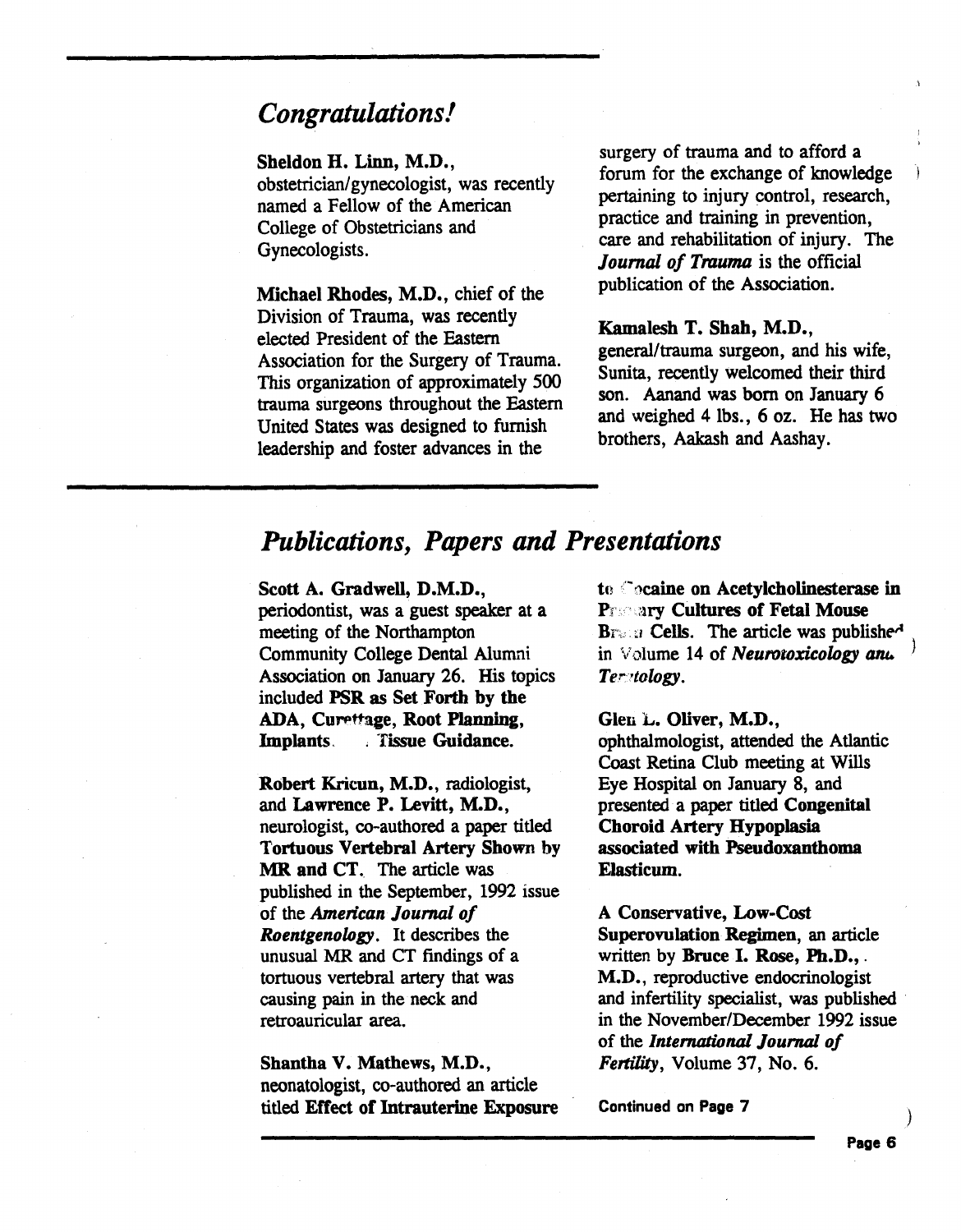A paper reporting on the incidence of hemorrhage following colonoscopic polypectomy at Lehigh Valley Hospital was recently accepted for publication by the journal, *Diseases of the Colon*  & *Rectum.* The study was authored by Lester Rosen, M.D., colon-rectal surgeon; James Reed  $III$ , Ph.D., Director of the Department of Research; Susan Nastasee, Surgical Editor, Department of Surgery; and David Bub, medical student from New York University.

This institutional study analyzed 4,721 patients who underwent colonoscopy and polypectomy from 1987 to 1991 at Lehigh Valley Hospital and revealed a significantly low hemorrhage rate of .4%. These results compared favorably to 15 published studies that reported rates ranging from . 3% to 6.1% with an average of 1.9%.

## **PHYSICIAN OFFICE PRACTICE SERVICES UPDATE**

**Physician Office Practice Services** . (POPS) currently has several services<br>available to physicians and their office staffs.

If you are interested in learning more about the Applicant Referral Service or Temporary Employment Services,<br>contact Maria Kammetler, POPS Representative, at 402-9857.<br>If you are interested in learning more

about how to create documentation<br>required by OSHA or the Infectious Waste Disposal Program, please contact Joe Pilla, **POPS** Representative, at 402-9856.

The POPS Office welcomes any questions or comments concerning these services or other services that may benefit your practice. Please call the POPS Office at 402-9853.

## *Upcoming Seminars, Conferences, and Meetings*

## Medical Grand Rounds

)

)

Updates in Systemic Lupus Erythematosus will be presented by Steven Berney, M.D., Professor of Medicine, Department of Rheumatology, Temple University, on Tuesday, February 16.

New Controversies of Beta-Agonists and Use of Anti-inflammatory Asthma Drugs will be presented by Howard Israel, M.D., Division of Allergy, Lehigh Valley Hospital, on Tuesday, February 23.

Medical Grand Rounds are held on Tuesday of each week beginning at noon in the Auditorium of Lehigh Valley Hospital, Cedar Crest & I-78.

For more information, contact the Department of Medicine at 402-8200.

Continued on Page 8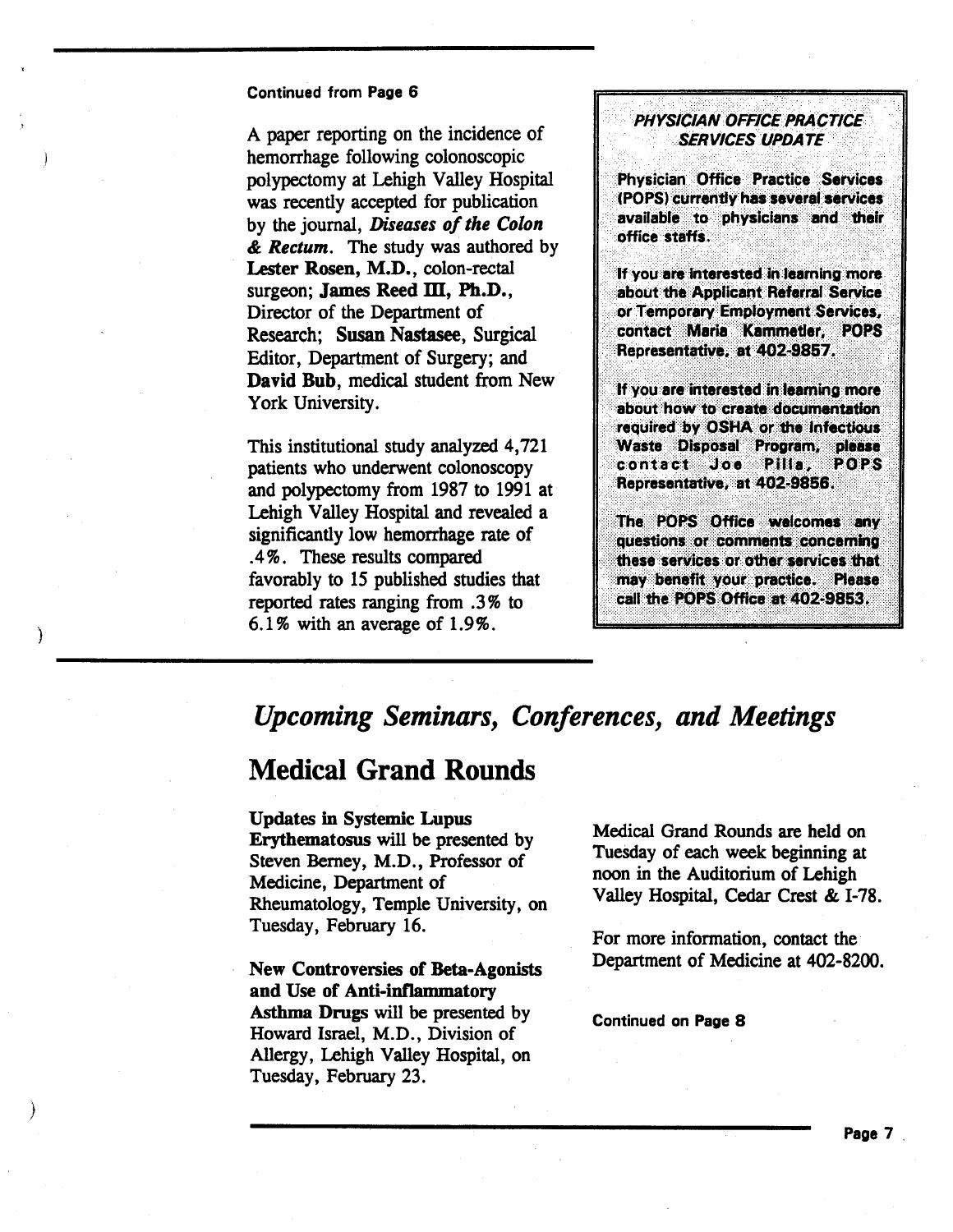## Health Care in the Second Millennium

The first Stabler-Rex Health Care Symposium, Health Care in the Second Millennium, will be held on Saturday, March 20, from 8:30 a.m. to 1 p.m., in the Auditorium of Lehigh Valley Hospital, Cedar Crest & I-78. The symposium invites members of the community concerned with the quality and delivery of cost-effective health care to patients in our region.

Speakers will include Thomas W. Langfitt, M.D., President of the Glenmede Trust Company and the Pew Charitable Trusts; Joshua M. Wiener Ph.D., Senior Fellow at the Brookings Institution; and John Collins Harvey, M.D., Ph.D., Senior Research Scholar at the Center for Clinical Bioethics,<br>and Professor of Medicine, Emeritus, Georgetown University. Their respective topics are health professions education reform, health care rationing, and medical care in a technological age.

The program is sponsored by the Dr. John E. Stahler and the Dr. James C. Rex Endowment Fund in Support of Surgical Education, Research, and<br>Development. For more information, contact the Department of Surgery at 402-1296. '

## Oncology Programs

#### The Advanced Oncology Core

Course will be held on March 17, 24, and 31, from 8 a.m. to 4 p.m., in the Auditorium of Lehigh Valley Hospital, Cedar Crest & I-78.

This course will be an intensive educational program designed as a follow-up to the fundamental oncolog\_ core course. It will include oncology treatment modalities on the horizon, cutting edge technologies and communication strategies as applied to nursing practice. This multidisciplinary approach will include topics of upcoming interest to nurses who work in acute care hospitals, home health agencies, extended care facilities, private agencies, and physicians offices.

Coping With Change...Living With Loss will be held on March 31 from  $7:30$  a.m. to  $3:45$  p.m., at the Days Inn Conference Center, Routes 22 & 309, Allentown.

This program will explore issues related to coping and loss. The crisis of change will allow you to conduct a personal assessment of your attitudes and beliefs about change and loss. Sessions on creative coping will promote self care by exposing you to strategies for coping with daily issues. The afternoon session will focus on loss as it relates to children and families.

This program will be of interest to every level of healthcare worker and human service provider. Social workers, nurses, administrators therapists, pastoral visitors, nurses' aides, patient representatives, psychologists, physicians and interested others are invited to attend.

For more information on either of these two programs, please call the Cancer Center at 402-2582.

)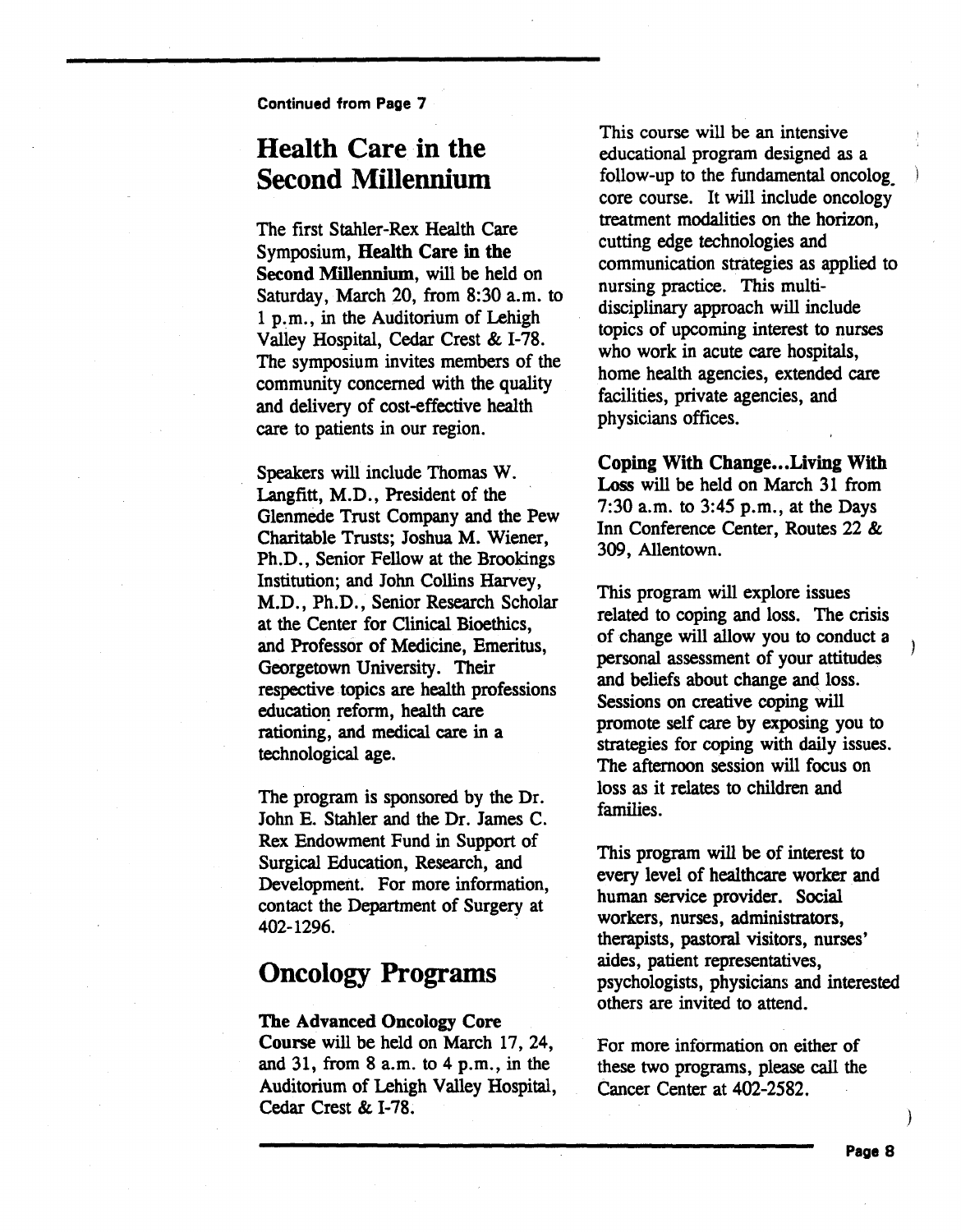## *Health Promotion Program News*

The Health Promotion Program of Lehigh Valley Hospital will present a number of free public lectures over the next few months. Sponsored by the Chronic Disease Education Committee of Lehigh Valley Hospital, the lectures include:

Carpal Tunnel Syndrome will be presented by Michael A. Chemofsky, M.D., plastic and reconstructive surgeon, on Wednesday, February 17, from 7 to 8:30 p.m., in the Auditorium of Lehigh Valley Hospital, Cedar Crest & I-78.

The incidence of Carpal Tunnel Syndrome has reached epidemic proportions in recent years. The personal economic impact of this condition upon society is profound. Dr. Chemofsky will discuss all aspects of Carpal Tunnel Syndrome, with particular emphasis on cause,

prevention, and treatment. The latest endoscopic techniques will be presented.

Eat Right America, a special program to celebrate National Nutrition month, will be presented on Wednesday, March 10, from  $7$  to  $8:30$  p.m., in the Auditorium of Lehigh Valley Hospital, Cedar Crest & I-78.

Jane Ziegler, M.S., R.D., Director, Clinical Nutrition Services, will explain the new Food Guide Pyramid and how everyone can incorporate healthy food choices into their lifestyle.

The Health Promotion Program also offers numerous other classes and programs for weight control, stress management, and smoking cessation which may benefit your patients. For more information, please call 821-2150.



)

\* For Sale or Lease -- Springhouse Professional Center, 1575 Pond Road. Ideal for physician's office. Approximately 2,500 aq. ft. Will finish apace to apeclflcatlona.

• For Sale or Leaae - Madical-profaaaional office building on South Cedar Crest Boulevard, just minutes from Cedar Crest & I-78 and 17th & Chew. 3,680 total aq. ft. Ample parking, aacurlty/fire alarms installed. Ideal for physician group.

• For Sale •• Office building at Northeaat corner of 19th and Turner Streets in Allentown. Upper level -2,400 + aq. ft., large welting room, two large consultation rooms, five exam rooms, etc. Lower laval· 2.300+ aq. ft. Parking lot for 16 care.

\* For Lease -- Medical-professional office space located on Route 222 in Weacoavilla. Two 1,000 aq. ft. officaa available or combine to form larger aulta.

• For Leaaa •• Medical office apace located In Southeaat Allentown near Mountainville Shopping Canter.

• For Leaae - Slote are currently available for the Brown Bag suite at Kutztown Professional Center.

• For Leaae •• Share large medical office near Cedar Crest & I-78. Fully furnished and staffed. Multiple line phone system. Computerized billing available.

• For Leaaa - Specialty practice time-ahara apace available in a comprehensive health care facility. Riverside Professional Center. 4019 Wynnewood Drive, Laurys Station. Half- or full-day slots Immediately available.

\* For Lease -- Share medical office space at Riverside Professional Center in Laurys Station. Ideal for solo or small group practice.

• For Leaae - Share apace in MOB 1 on the campua of Lehigh Valley Hospital, Cedar Crest & I-78. Approximately 1,000 aq. ft. Three exam rooma.

For more information or for assistance in finding appropriate office apace to meat your naada, contact Joe Pilla, POPS Rep, at 402-9856.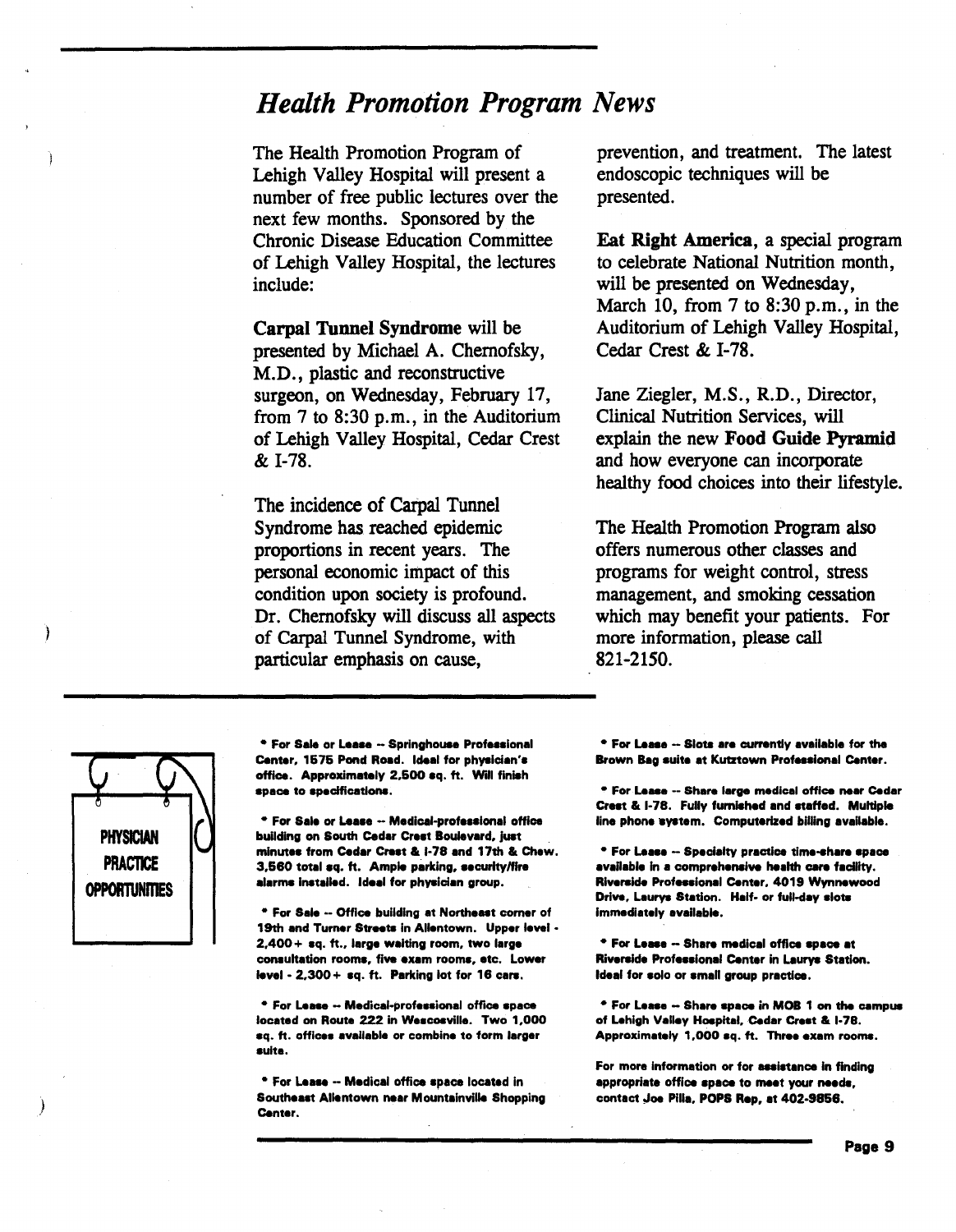## *WHO'S NEW*

The Who's New section of *Medical Stoff Progress Notes* contains an update of new appointments, address changes, newly approved privileges, etc.

Please remember that each department or unit is responsible for updating its directory, rolodexes, and approved privilege rosters.

## Medical Staff

#### Appointment

Frank J. Altomare, Jr., MD (Valley Nuclear Medicine Associates) 5940 Hamilton Blvd. P.O. Box 3478 Allentown, PA 18106-0478 (215) 398-8141 Department of Radiology/Diagnostic Medical Imaging Division of Nuclear Medicine Provisional Active

Lisa G. Stettner, DO Lehigh Valley Hospital Pediatric Clinic 17th & Chew Allentown, PA 18105-7017 (215) 402-2294 Department of Pediatrics Division of General Pediatrics Provisional Limited Duty

#### Additional Privileges

James Balducci, MD Department of Obstetrics and Gynecology Division of Obstetrics Section of Maternal-Fetal Additional Obstetrical Privileges

Kenneth A. Bernhard, MD Department of Medicine Division of Cardiology Interventional Cardiology Privileges

Jeffrey L. Gevirtz, MD Department of Surgery Division of Urology Visual Laser Ablation of the Prostate (VLAP)

#### JohnS. Jaffe, MD

Department of Surgery Division of Urology Visual Laser Ablation of the Prostate (VLAP)

Jenni Levy, MD Department of Medicine Division of General Internal Medicine Exercise Treadmill Testing

Edward M. Mullin, Jr., MD Department of Surgery Division of Urology Visual Laser Ablation of the Prostate (VLAP)

#### Change of Address

John J. Cassel, MD, PC John J. Cassel, MD Jamie D. Paranicas, MD Jeffrey C. Snyder, MD 1255 S. Cedar Crest Blvd. Suite 1200 Allentown, PA 18103

Donald P. Goldsmith, MD Pediatric Rheumatology and Allergy Department St. Christopher's Hospital for Children Front Street at Erie Avenue Suite 1115 Philadelphia, PA 19134-1095 (215) 427-5094 Continued on Page 11 *)* 

Ì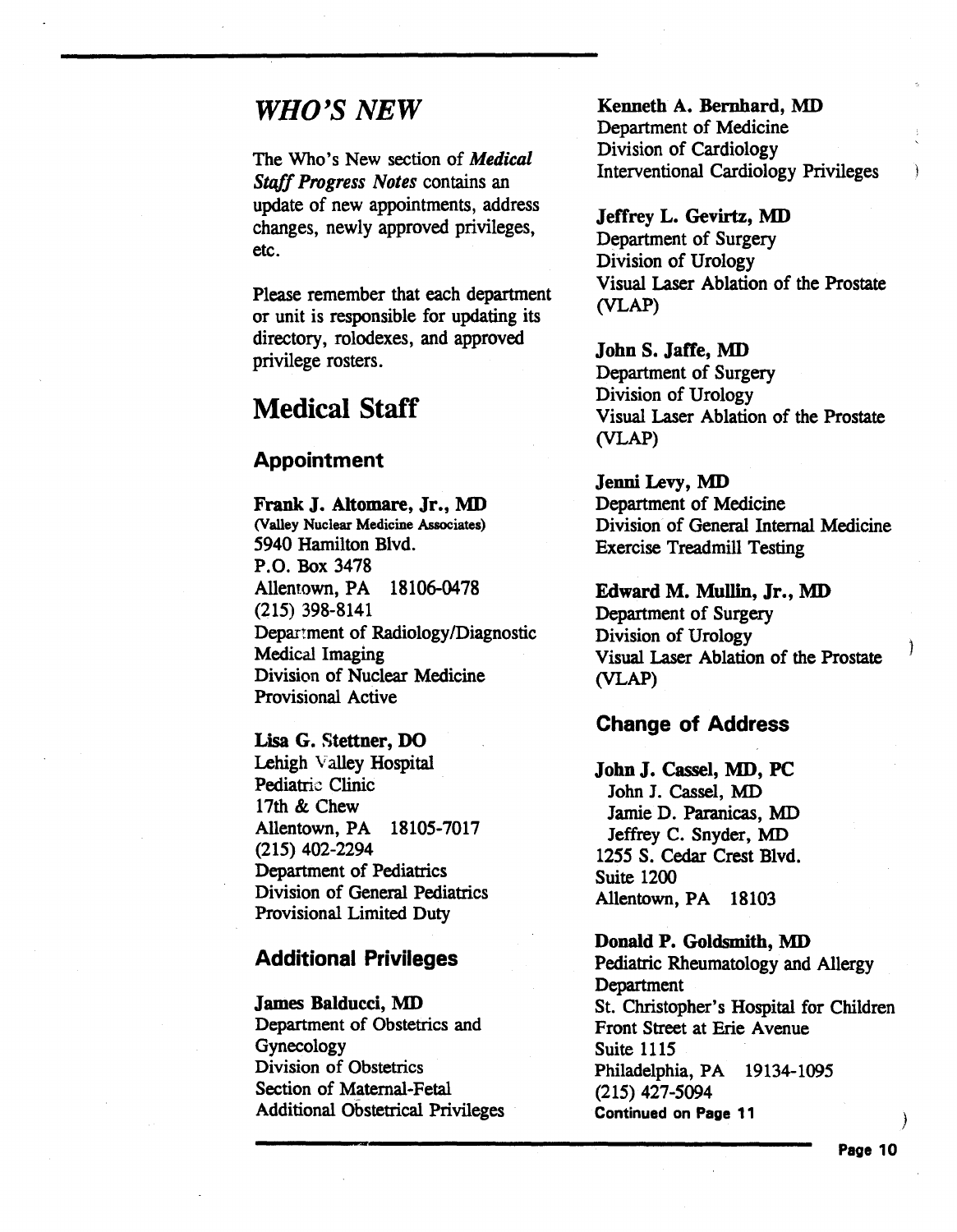Judith L. Ross, MD Jefferson Medical College 1025 Walnut Street Suite 700 Philadelphia, PA 19107-6799 (215) 455-1648

Andrea Waxman, MD Mary T. Zygmunt, DO 1575 Pond Road Suite 104 Allentown, PA 18104 (215) 398-7848

#### Practice Name Change

Charles L. Knecht III, MD Charles L. Knecht, MD 3131 College Heights Blvd. Allentown, PA 18104

#### Change of Status

Theodore L. Donmoyer, MD Department of Medicine Division of Cardiology From Active to Honorary

Robert M. Jaeger, MD Department of Surgery Division of Neurosciences· Section of Neurotrauma From Emeritus Active to Honorary

Louis E. Spikol, MD Department of Medicine Division of Family Practice From Courtesy to Provisional Active

#### Appointment of Medical **Directors**

)

Yehia Y. Mishriki, MD Chief, Division of Ambulatory Care (Department of Medicine)

Barry H. Slaven, MD. ICU - 17th & Chew

Richard H. Snyder, MD Acting Critical Care Director

## Voluntary Relinquishment of **Privileges**

John A. Mannisi, MD Department of Medicine Division of Cardiology Cardiac Catheterization Privileges

#### Change of Division

Stephen L. Goldman, MD From Family Practice to Occupational **Medicine** 

#### Division Assignments in the Department of Pathology

Bala B. Carver, MD Division of Clinical & Anatomic Pathology

Proctor L. Child, MD Division of Clinical & Anatomic Pathology

Malcolm L. Cowen, MD Division of Forensic Pathology

Elizabeth A. Dellers, MD Division of Clinical & Anatomic Pathology

Ronald E. Domen, MD Division of Clinical & Anatomic Pathology

William B. Dupree, MD Division of Clinical & Anatomic Pathology Continued on Page 12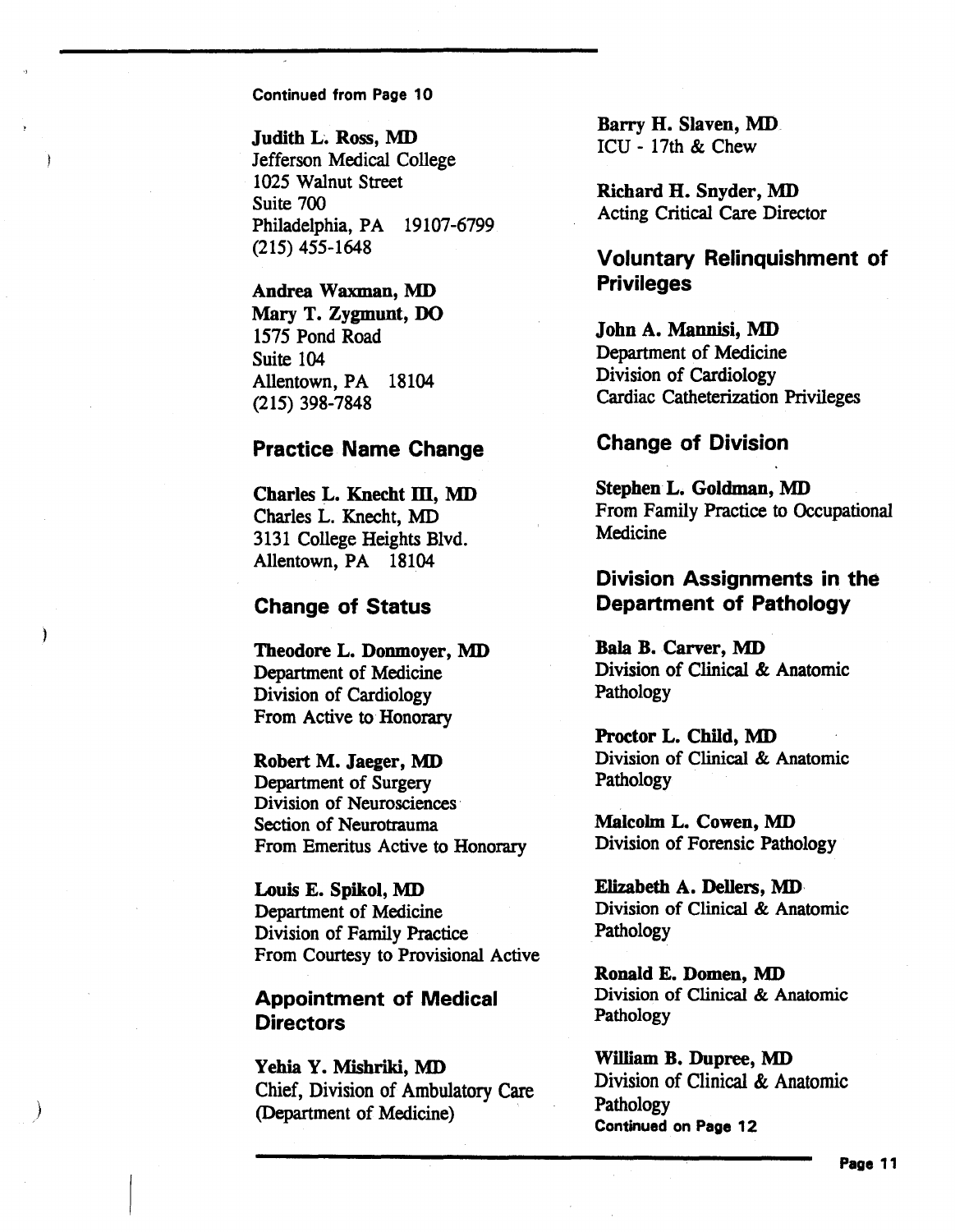Brian W. Little, MD Division of Neurosciences

Theodore J. Matulewicz, MD Division of Clinical & Anatomic Pathology

Isidore Mihalakis, MD Division of Forensic Pathology

Alexander Nedwich, MD Division of Clinical & Anatomic Pathology

Raymond A. Rachman, MD Division of Clinical & Anatomic Pathology

Wayne K. Ross, MD Division of Neurosciences/Forensic Pathology

Michael Scarlato, MD Division of Clinical & Anatomic Pathology

Ralph H. Scott, MD Division of Clinical & Anatomic Pathology

John J. Shane, MD Division of Clinical & Anatomic Pathology.

# Allied Health **Professionals**

#### Appointment

John A. Abbruzzese III, PhD Associate Scientific Psychologist (Department of Psychiatry)

## Change of Status and Additional Privileges

Debra A. Bishwaty, CRNP Physician Extender Professional Category - RN to CRNP (Urologic Associates of Allentown - Mullin)

#### **Termination**

Thomas O'Brien, CRNA Physician Extender Professional Category- CRNA (Allentown Anesthesia Associates- Maffeo)

)

 $\mathbf{)}$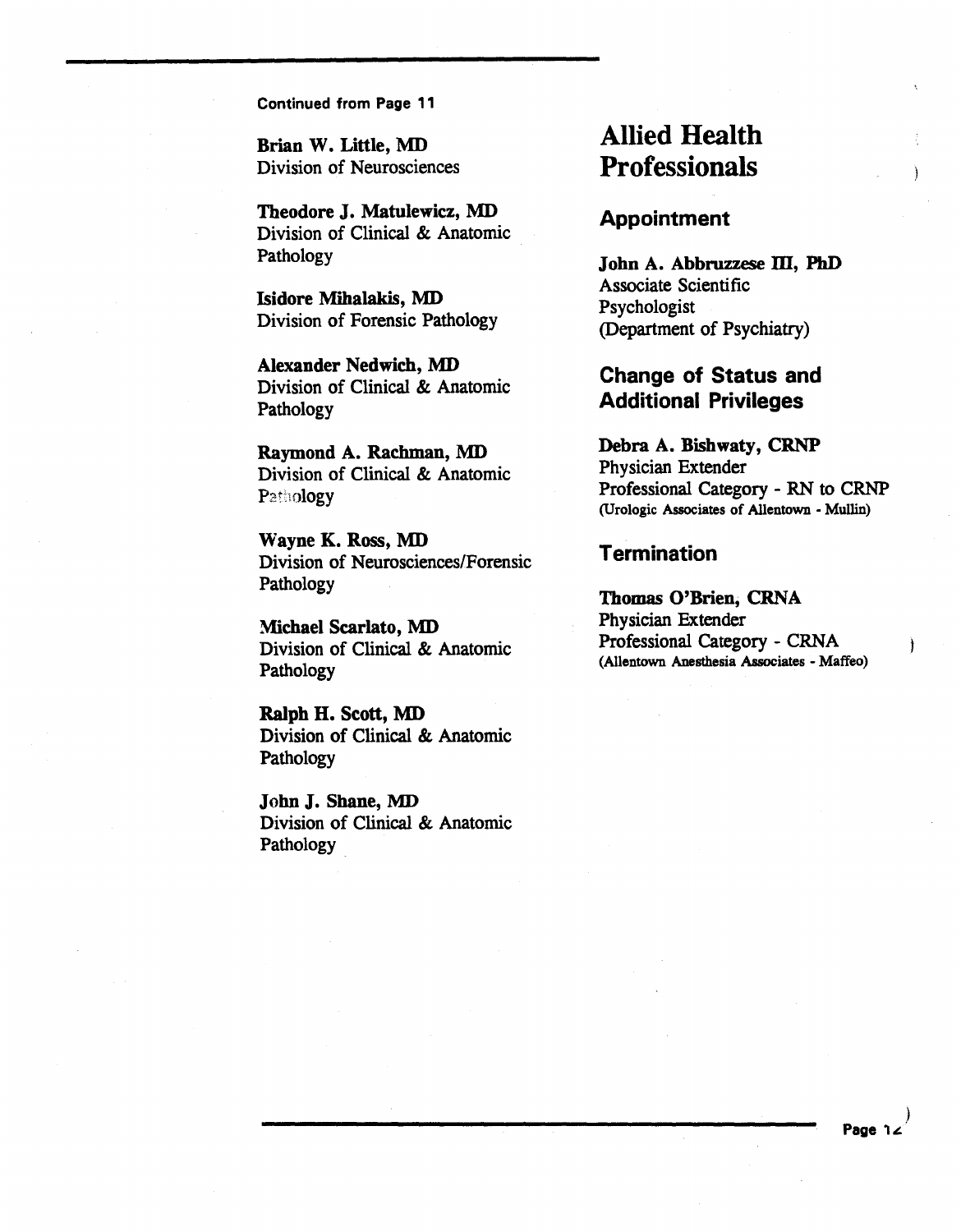€

**HOSPITAL** 

# Drug Information Bulletin **Maria Concillo, Pharm.D.**

Pharmacv Department. Februarv. 1993

#### *ADVERSE DRUG REACTIONS REVISITIED-WE NEED YOUR HELP!*

The current Adverse Drug Reaction (ADR) reporting system has been in place since November 1991. Initially we observed a transient increase in the number of reported reactions, but in the past few months have again regressed to an average of 20 reports per month.

Every active ADR monitoring system can be viewed as a vital component of a national post-marketing drug surveillance system. During pre-marketing testing, the numbers and nature of exposed patients are insufficient to identify rare reactions which only occur under special circumstances. For example, as a result of postmarketiog reports of veotricular arrhythmias in association with Astemizole (Hismanal<sup>a</sup>), the manufacturer added a boxed warning to their package information which specifies dose limitations, warns of use in hepatically impaired patients and points out the need to discontinue the drug in patients experiencing syncope.For this reason, then, reports of rare or unlabeled reactions are especially valuable in helping the<br>manufacturer update and communicate manufacturer update and important product information.

In addition to rare and unlabeled reactions, common drug reactions are important and need to be reported. Although common reactions, by definition, occur often, so much so that they are accepted as the norm, reports of these reactions may aid in their avoidance in the future. For example, through the reporting of red-man's syndrome in association with vancomycin infusion, it was possible to determine that this reaction was a direct result of infusion rate. Consequently, it is now recommended that the infusion time be at least 60 minutes. Therefore, if the system is operating effectively, it is not necessarily individual reactions which provoke further investigation, but rather it is the frequency and pattern of these kinds of events that signal the need for closer examination.

For the ADR system to function efficiently, it must be effective in data collection. (NOTE: It is not important to be convinced prior to reporting that the suspected drug was implicated in the untoward event) If reports are received in a timely manner, appropriate action

can occur more quickly. Should a specific drug be implicated in producing various reactions, through the reporting process other individuals can be spared a similar fate. Since a drug's safety profile is not static, then, it is only through increased ADR reporting, that we can effectively maintain current drug information to ultimately improve patient care.

#### *DIPYRIDAMOLE (PERSANTINE) FOR*  **PHARMACOLOGIC STRESS TESTING**

Dipyridamole (Persantine) has recently been added to the hospital formulary for use in pharmacologic stress testing. To date, adenosine (Adenocard) was the sole agent available for this use. Both agents are equally safe and effective with dipyridamole offering a two-fold cost advantage.

**Mechanism of Action:** Dipyridamole acts as a<br>coronary vasodilator by blocking the coronary vasodilator by blocking the transmembrane transport and reuptake of adenosine, thereby indirectly increasing the endogenous adenosine plasma levels. The result is a coronary perfusion mismatch in patients with coronary artery disease.

Dose: The standard stress testing dose of dipyridamole is  $0.142$  mg/kg/min given for four minutes. The onset of the drug's effect is apparent within 3-4 minutes with a duration of effect on the cardiovascular system of approximately 30 minutes.

Adverse effects: chest pain, flushing, hypoteosion, headache, dizziness, nausea, and epigastric pain.

Antidote: Aminophylline may be administered to reverse adverse effects of dipyridamole. Aminophylline can be administered IV push at SO mg aliquots over 2 minutes. The usual dosage range is SO mg to 250 mg.

Procedure Considerations: The same patient restrictions and considerations pertain to dipyridamole as adenosine. The patient must be NPO for 4-6 hours prior to the procedure. No xanthine medications (ie. caffeine, caffeinecontaining products ie. Fioricet, theophylline,or aminophylline) 36 hours prior to the test. Patients receiving oral dipyridamole (Persantine) should have all their scheduled doses held for 24 hours pre-procedure.

Editor: Mary Bradley, R.Ph. <u>Contributors:</u><br>Maria Concilio, Pharm.D.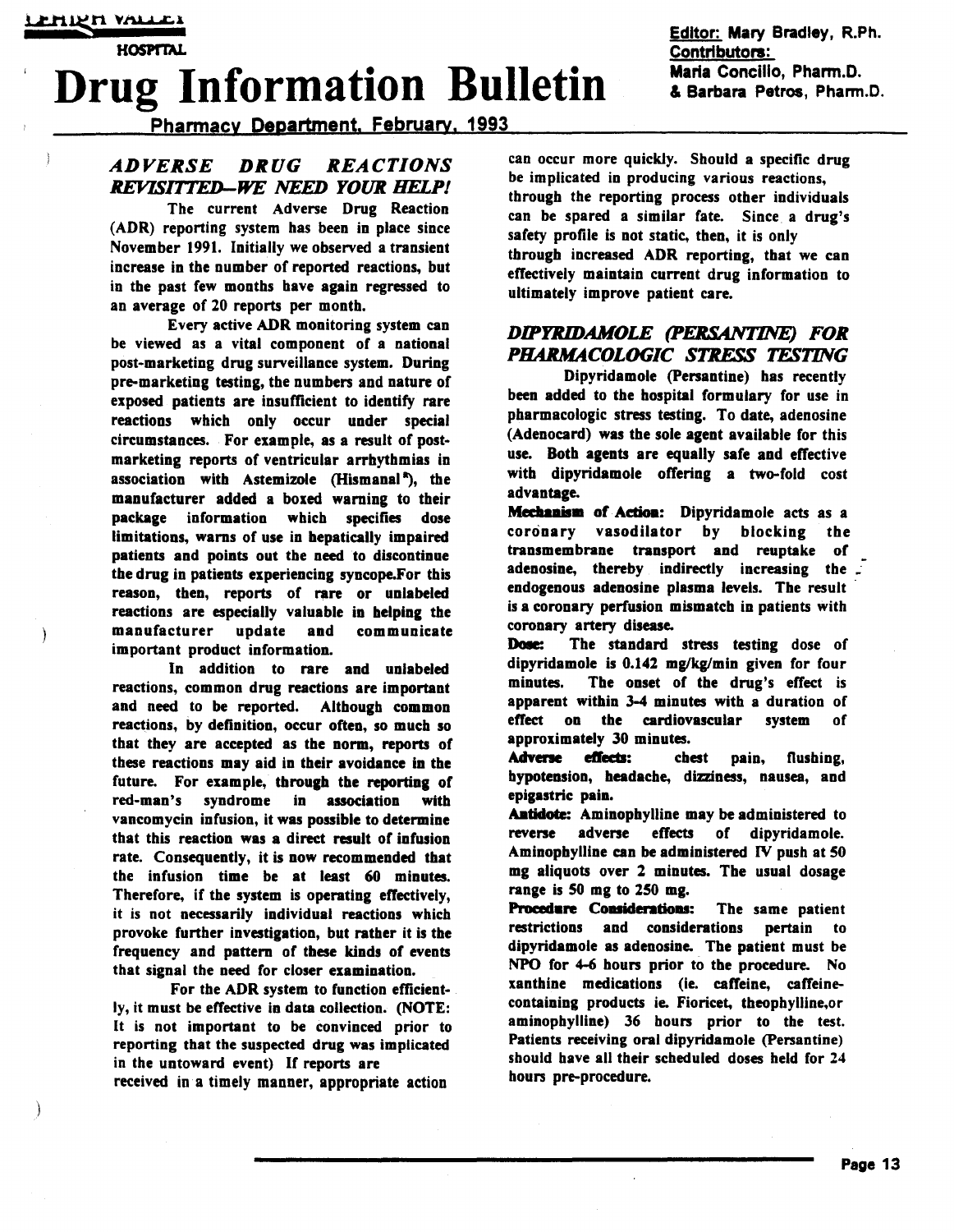#### *SUBLINGUAL NITROGLYCERIN AV AILABH.JTY:*

Recently LVH experienced a nationwide shortage of Nitroglycerin Sublingual (Nitrostaf') 0.4mg (1/lSOgr). The product is again available, yet in limited supply. In the meantime, Nitroglycerin Sublingual (Nitrostat<sup>R</sup>)  $0.15mg(1/400gr)$  has been discontinued by the manufacturer. Alternative products remaining on formulary include the alternate strenghts of Nitroglycerin S.L.(eg 0.3mg) and S.L. isosorbide dinitrate.

#### *FORMULARY ADDITIONS:*

Simvastatin (Zocor<sup>a</sup>) lsradapioe (Dyaacirc") latratbecal Lioresal (Baclofea•)

## *MOVE OVER MEVACOR, -HERE COMES ZOCOR!*

Another HMG CoA reductase inhibitor is now available for treatment of primary hypercholesteremia at LVH. Simvastatin (Zocor<sup>R</sup>) by MSD has been shown to be effective in reducing total and LDL cholesterol.

COMPARATIVE EFFICACY: Structurally similar to lovastatin, this agent possesses greater potency with regard to inhibition of HMG CoA reductase production of total cholesterol, LDL, VLDL , and TG compared to cholestyramine or probucol. No direct comparative studies with lovastatin (Mevacor $R - MSD$ ) have been performed.

ADVERSE EFFECTS: Similar to those observed with lovastatin including headache, constipation, nausea, diarrhea, dizziness, angina and fatigue. Elevated LFf's from this agent warrant monitoring of liver function during therapy.

DRUG INTERACTIONS: Elevated prothrombin times have occurred with patients receiving warfarin and increases in serum digoxin levels have been observed with concomitant therapy. Rare cases of rhabdomyolysis with acute renal failure have been reported with simvastatin use when given with gemfibrozil, cyclosporine, nicotinic acid or erythromycin.

DOSING: Starting dose of simvastatin are 5 lOmg once daily in the evening. The dose range

is  $5-40$ mg/day as a single dose. Dosing adjustments should be made at intervals of 4 weeks or greater. In the elderly, reduction of cholesterol may be obtained with 20mg or less.

#### *ANOTHER CALCIUM CHANNEL BLOCKER?*

Isradapine (Dynacirc $R$ ) by Sandoz has recently been added to the LVH formulary. This drug has been approved for use alone or in combination with a thiazide diuretic for treatment of hypertension.

MECHANISM OF ACTION: This dihydropyridine derivative, similar to nifedipine or nicardipine, acts as a potent calcium channel blocker with high specificity for coronary, cerebral and skeletal muscle vascular tissue. Isradapine acts on the SA node but does not affect conduction through the  $AV$  node.

COMPARATIVE EFFICACY: The proposed advantage of this agent compared to other calcium channel blockers is the lack of adverse effects on renal function in the renally impaired (ie. renal transplant patient). Isradapine appears to possess diuretic and natriuretic effects. However, there are no direct studies comparing isradapine to other calcium channel blockers with regard to these proposed renal effects.

ADVERSE EFFECTS: The adverse effect profile of isradapine is similar to other agents within the class. Most adverse effects are related to vasodilatory properties of isradapine such as headache dizziness, edema, palpitations etc. The transient increase in heart rate usually subsides within few weeks of therapy. lsradapine does not negatively affect cholesterol or triglycerides but has caused slight increases in serum glucose levels in diabetic patients.

DRUG INTERACTIONS: None of significance have been reported

**DOSING:** The initial dosage is 2.5mg BID alone or in combination with thiazide diuretic. Maximum response will be seen within 2-4 weeks of initiation of therapy. The dose may be increased in increments of Smg/day to maximum daily use of 20mg. Dosage adjustment in renal failure does not seem to be necessary. Caution should be used in the elderly or in patients with hepatic dysfunction.

1

È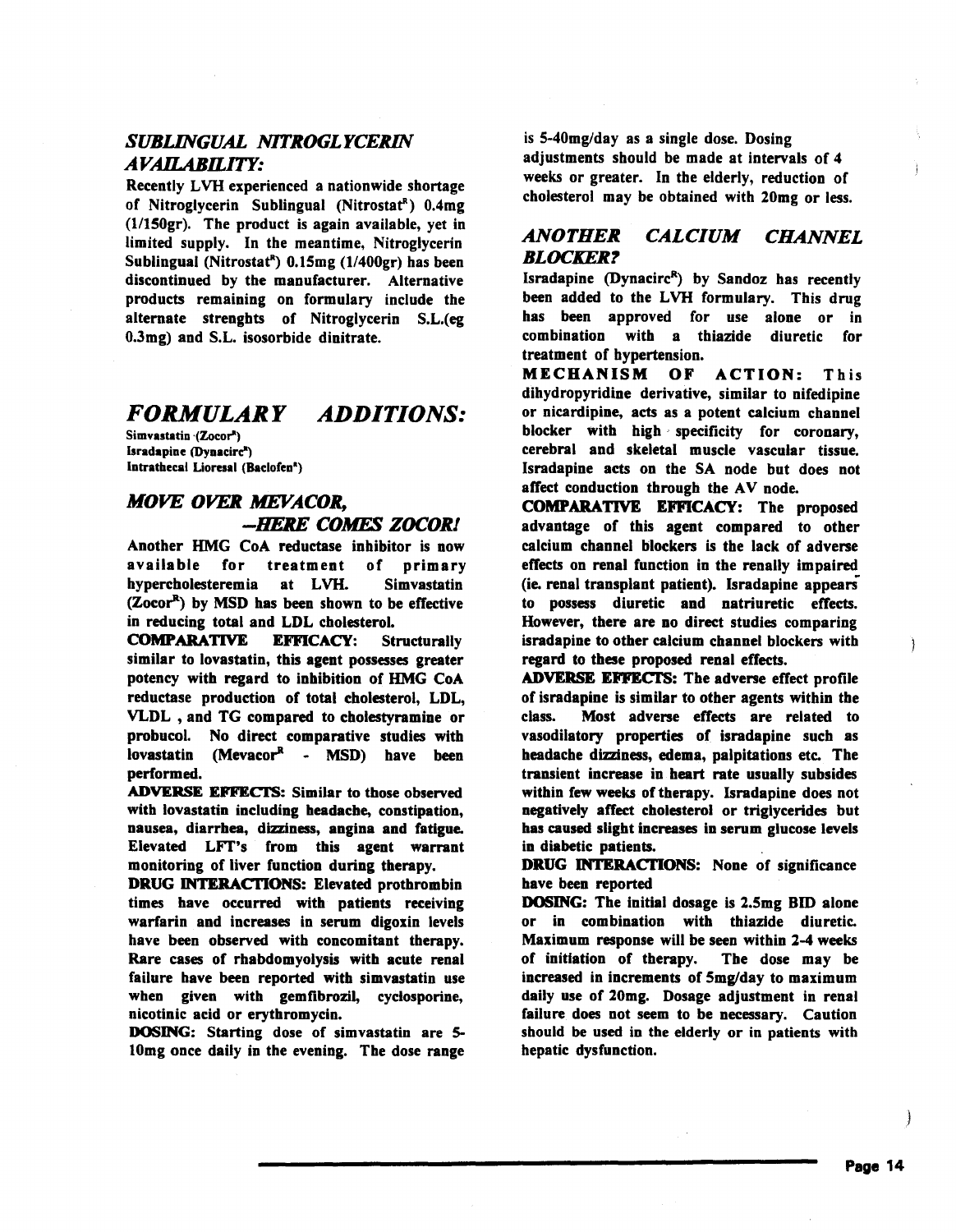#### *BACK TO BACLOFEN-- (INTRATHECAL LIORESAL)*

Intrathecal Baclofen has recently been approved as a muscle relaxant for the management of patients with refractory spasticity of the spinal cord and are refractory to oral therapy. This drug will have limited use due to the specific patient selection criteria and the mode of administration. An implantable intrathecal pump and catheter need to be placed for continuous infusion of this medication. The pump requires refilling every 4-12 weeks. A test dose is given followed by a titratable infusion. Patients must be monitored for signs of toxicity such as dizziness, excessive salivation, nausea, vomiting and somnolence. High doses have been associated with loss of consciousness and respiratory depression. Sudden withdraw) of Baclofen can lead to a hyperactive state with uncontrolled spasm, therefore, Baclofen must be tapered when withdrawn. This drug will not be routinely stocked in the pharmacy department due to its lack of clinical urgency.

### *PARENTERAL ANTIBIOTIC PRESCRIBING PRACTICES AT LVH*

Ì

The cost of parenteral antibiotics in 1992 was approximately 1.57 million dollars at L VH. Ceftazidime was the number one antibiotic with respect to cost at both sites. The usage of ceftazidime also remains high with 55% to 80% of patient's receiving the drug empirically. The suggested usage guidelines for ceftazidime recommend its use for aerobic gram-negative bacilli resistant to cefazolin (ie. Enterobacter or Serratia) at dosages of 1 GM IV Q8H; and Pseudomonas aeruginosa at dosages of 2 GM IV Q8H, when piperacillin is not appropriate (allergy or resistance).

Intravenous Ciprofloxacin is another costly antibiotic . with 40% to 60% of its use being empiric at LVH. It's use should be limited to resistant aerobic gram-negative bacilli (ie. Pseudomonas, Enterobacter, Serratia) based on culture and susceptibility results. Ciprofloxacin, or any quinolone, should not be used if Staph, Strep, or an anaerobic infection is suspected.

One approach to empiric therapy for a suspected gram-negative bacilli infection is to begin with piperacillin +/- an aminoglycoside. If Pseudomonas is a concern; the piperacillin dose should be S GM Q8H plus an aminoglycoside. If

the patient is penicillin allergic, ciprofloxacin or ceftazidime (if the patient has tolerated cephalosporins by history) can be used as alternatives to piperacillin therapy.

The length of empiric therapy is also an issue of concern at LVH. On average, empiric therapy with an intravenous antibiotic ranges from 4 to 14 days. Broad-spectrum antibiotic therapy should be narrowed in *24* to 36 hours once culture and susceptibility results are available. Streamlining parenteral therapy to oral therapy when feasible is another approach to containing our parenteral antibiotic budget. This is especially true for intravenous ciprofloxacin. Ciprofloxacin is rapidly absorbed from the GI tract after oral administration. Equivalent serum and tissue concentrations are obtained with both the oral and intravenous formulations. An approximate five-fold cost advantage is apparent when using the oral over intravenous route of administration for ciprofloxacin. Cost information regarding any of the other antibiotics is available upon request from the Clinical Pharmacy Department at extension 8884.

#### *SERTRALINE (ZOLOF'r) USAGE*  REYlEW

Sertraline (Zoloft<sup>k</sup> was added to the LVH Formulary at the May meeting of the Pharmacy and Therapeutics Committee with the provision that its use be reviewed in 6 months. Sertraline use was evaluated in 9 patients on the Psychiatric Unit at the 17th and Chew St. site using published criteria. The results are as follows. All patients received sertraline for the appropriate indication which is that of major depressive disorder. Non-compliance was noted regarding dosage titration and concurrent antidepressant therapy. The dosage was increased more frequently than the recommended 7 day interval in 4 patients. Three patients also received concurrent use of other antidepressants (nortriptyline, trazodone). Adverse effects were noted in 2 patients (tremor, possible exacerbation of psychotic symptoms). No drug interactions were observed and MAOI therapy was not noted to have been given within 14 days of sertraline therapy. Sertraline's usage will continue to be monitored on this unit with the focus being placed on dosing adjustments and concommitant antidepressants.

 $\ddot{.}$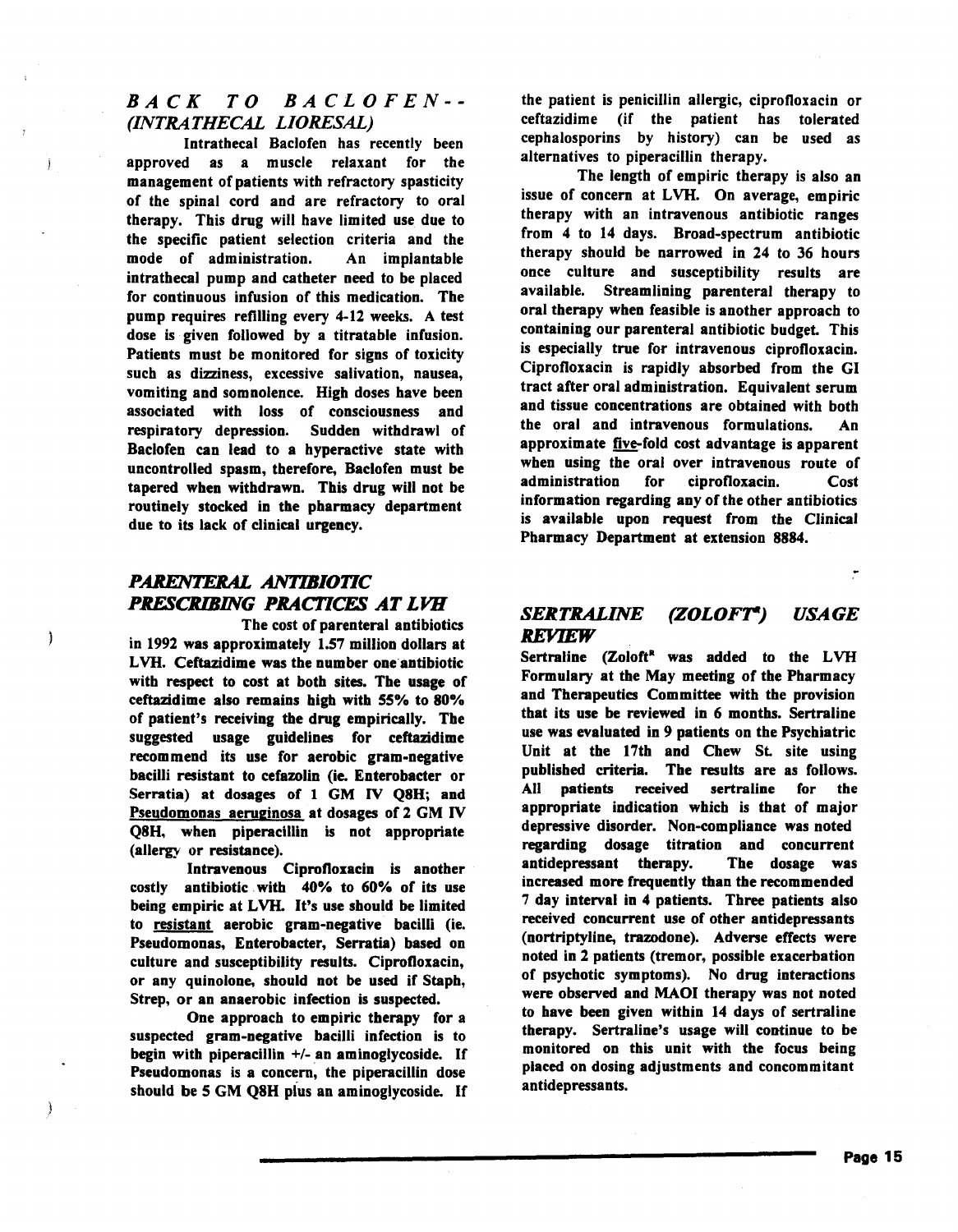#### *LOOK WHAT'S NEW FOR CODE BLUE*

The pharmacy department will be converting six commonly used emergency medications found on the code carts to a recessed/needleless syringe in order to provide a safer means of administering drugs during codes. The five drugs include: atropine 1 mg,

epinephrine 1 mg, calcium chloride 10%,<br>lidocaine hydrochloride 100 mg, sodium lidocaine hydrochloride bicarbonate 50mEq, and dextrose 50%. The conversion is tentatively scheduled to occur later this month. Keep your eyes open for posters to be placed on each nursing unit prior to the ' change.

ì